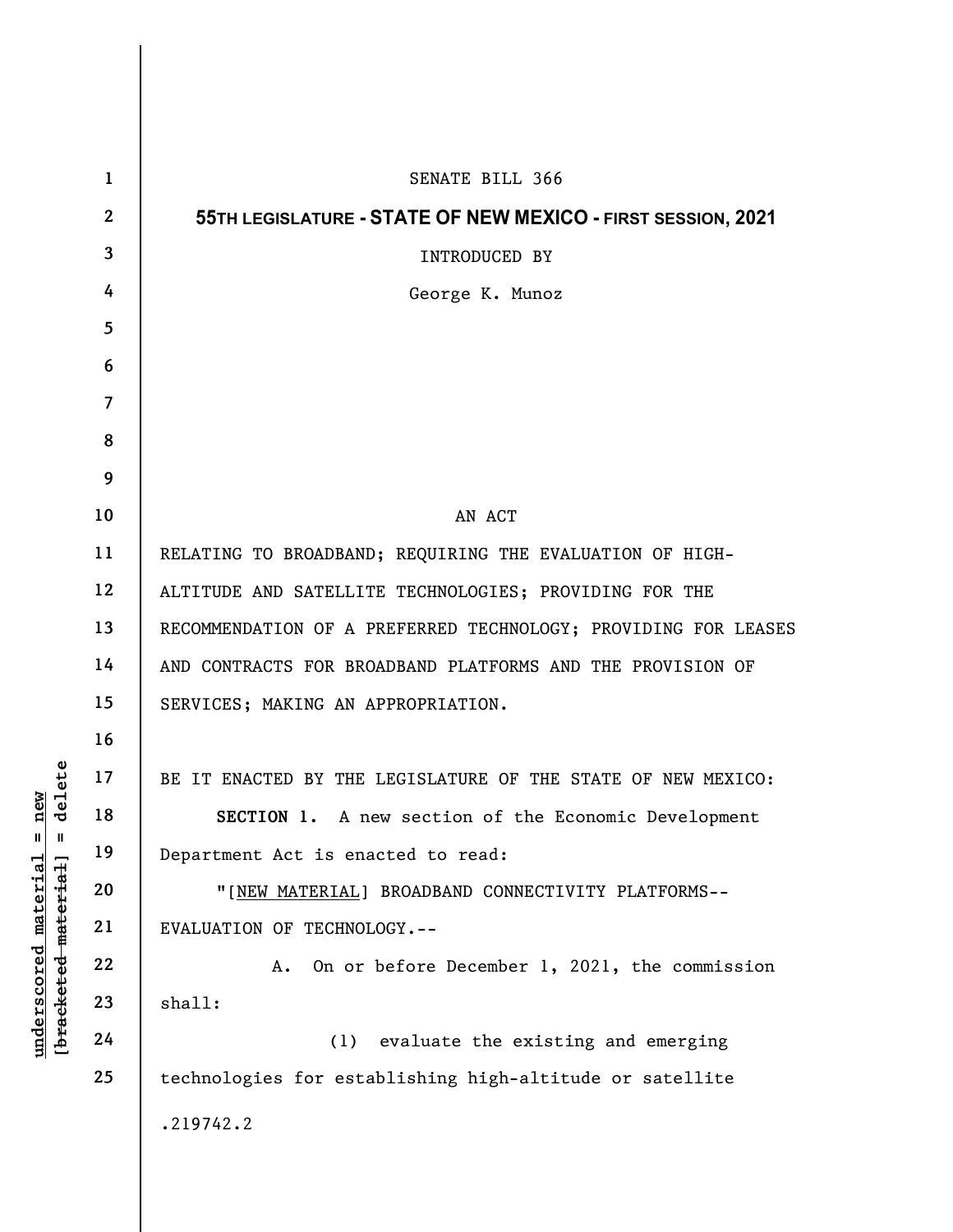platforms for broadband connectivity transmission for residents of New Mexico; and

(2) research and identify federal or nongovernmental assistance sources that the state could apply to for funding assistance to pay for the leases or contracts specified in Section 2 of this 2021 act.

7 8 9 10 11 12 B. In making the evaluation required pursuant to Subsection A of this section, the commission shall include a comparison for the various technologies of the projected cost, breadth of geographic coverage, internet speeds, long-term durability of platforms, potential for in-state businesses to supply the technology and reliability of service.

C. On or before January 1, 2022, the commission shall, based on the evaluation pursuant to Subsection A of this section, select a high-altitude or satellite technology platform as the recommended platform for investment by the department."

SECTION 2. A new section of the Economic Development Department Act is enacted to read:

"[NEW MATERIAL] BROADBAND PLATFORM AND SERVICE LEASES AND CONTRACTS--REPORT.--

underscored material = new [bracketed material] = delete A. On or before June 30, 2022, the department shall, based on the platform recommendation pursuant to Section 1 of this 2021 act, enter into:

(1) a lease of high-altitude or satellite

 $- 2 -$ 

.219742.2

1

2

3

4

5

6

13

14

15

16

17

18

19

20

21

22

23

24

25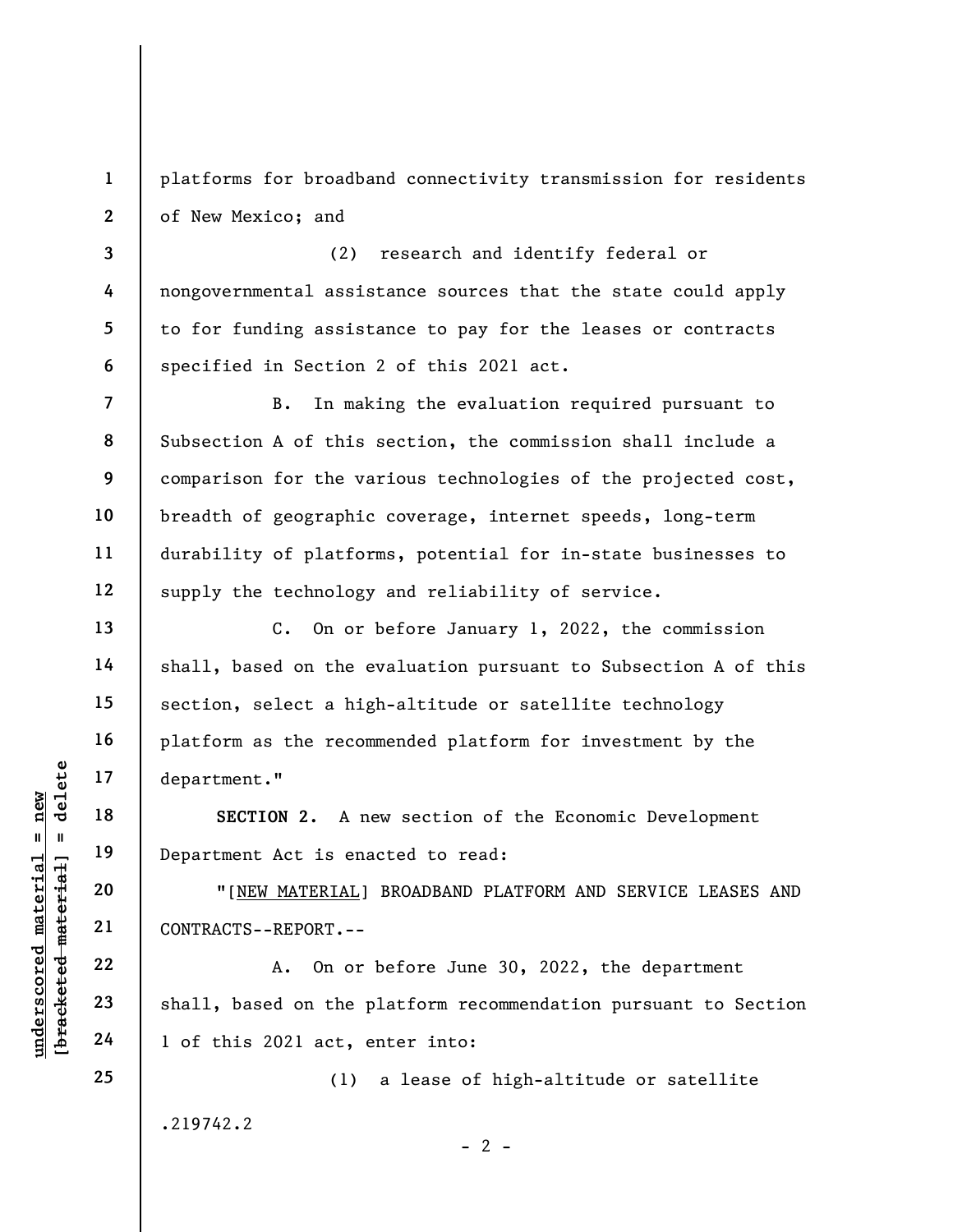understand<br>
understand material appropriated from the<br>
department for expend<br>
department for expend<br>
for the purposes of t<br>
21<br>
22<br>
the appropriation sha<br>
the economic developm<br>
24<br>
this act; and 1 2 3 4 5 6 7 8 9 10 11 12 13 14 15 16 17 18 19 20 21 22 23 24 25 platforms, including a minimum ten-year guarantee of platform functionality or replacement, for broadband connectivity transmission for the residents of New Mexico; and (2) a minimum ten-year service agreement with a service provider to offer broadband services via the highaltitude or satellite platforms leased pursuant to this section to residents of New Mexico at competitive prices. B. In negotiating the leases and contracts pursuant to this section, the department shall make every effort to achieve the broadest coverage of broadband services for New Mexico and recuperation of expenditures by service providers. C. On or before November 30, 2022, the department shall provide a report concerning the implementation of the provisions of this 2021 act to the appropriate interim legislative committees." SECTION 3. APPROPRIATION.-- A. Twenty million dollars (\$20,000,000) is appropriated from the general fund to the economic development department for expenditure in fiscal years 2022 through 2024 for the purposes of this act; provided that: (1) two hundred thousand dollars (\$200,000) of the appropriation shall be used for evaluation and research by the economic development commission pursuant to Section 1 of this act; and (2) nineteen million eight hundred thousand

.219742.2

 $-3 -$